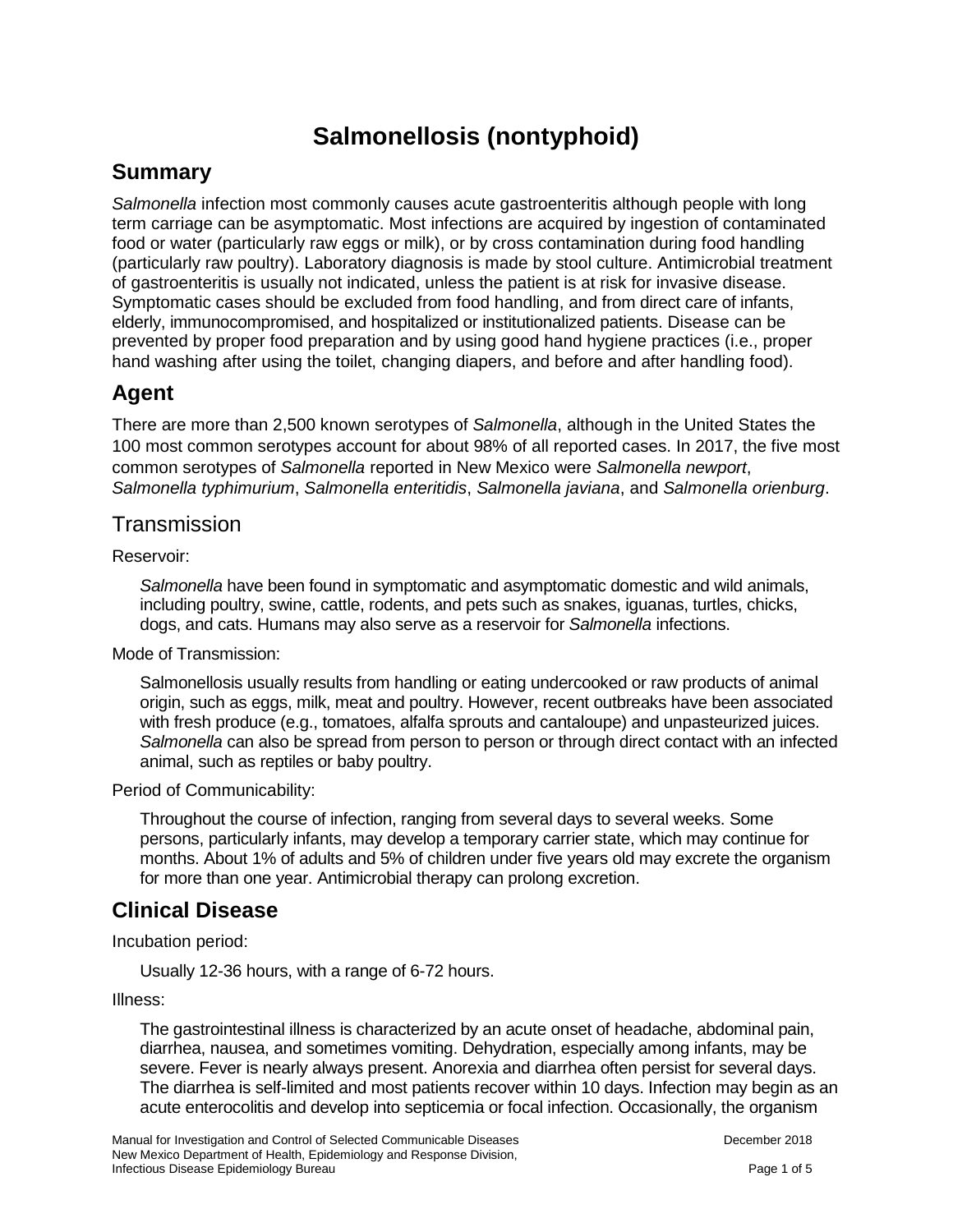localizes in tissue to produce abscess, septic arthritis, cholecystitis, endocarditis, meningitis, or pneumonia.

## **Laboratory Diagnosis**

- The diagnosis of salmonellosis is usually established via a stool culture. Other clinical specimens (e.g., urine or blood) may also be used to confirm the diagnosis. Stool samples should be submitted in enteric pathogen transport media that contains preservative. Fresh stool specimens are preferred over rectal swabs.
- *Salmonella* bacteria may be excreted in the stool for several days or weeks after the acute phase of illness. Therefore, cultures taken after the acute phase of illness may be useful in establishing the diagnosis of salmonellosis or for detecting asymptomatic infections.
- Serologic tests are not useful in diagnosis.
- Culture Independent Diagnostic Testing (CIDT) is becoming a common method for diagnoses. CIDT is a PCR test with approximately 1-hour turn-around time, which makes it appealing, however, the PCR is run as a GI panel and often result in detection of several conditions. Investigations and reflex culture are required to confirm these results.

#### **Treatment**

- Antimicrobial therapy is usually not indicated for patients with uncomplicated (noninvasive) gastroenteritis caused by nontyphoidal *Salmonella* species, as therapy does not shorten the duration of disease and may prolong the excretion of organisms. Although of unproven benefit, antimicrobial therapy is generally recommended for *Salmonella* gastroenteritis in patients who are at risk for developing invasive disease, including infants younger than three months of age and persons with malignancies, sickle cell anemia, HIV, or other immunosuppressive illnesses.
- For invasive (extra-intestinal) *Salmonella* infections (such as bacteremia or osteomyelitis), appropriate antimicrobial therapy includes ampicillin, cefotaxime, chloramphenicol, trimethoprim-sulfamethoxazole (TMP-SMX), or a fluoroquinolone, depending on the susceptibility of the organism.
- Treatment decisions should be made in conjunction with the patient's health care provider.

### **Surveillance**

Case Definition:

*Laboratory criteria* - Isolation of *Salmonella* from a clinical specimen.

*Confirmed* – A case that is culture confirmed.

*Probable* – A case that is positive by CIDT methods without culture confirmation or a clinically compatible case that is epidemiologically linked to a confirmed case.

Reporting:

Report all suspected, probable or confirmed cases of *Salmonella* to the Epidemiology and Response Division (ERD) at 505-827-0006. Information needed includes: patient's name, age, sex, race, ethnicity, home address, home phone number, occupation, and health care provider.

Case Investigation: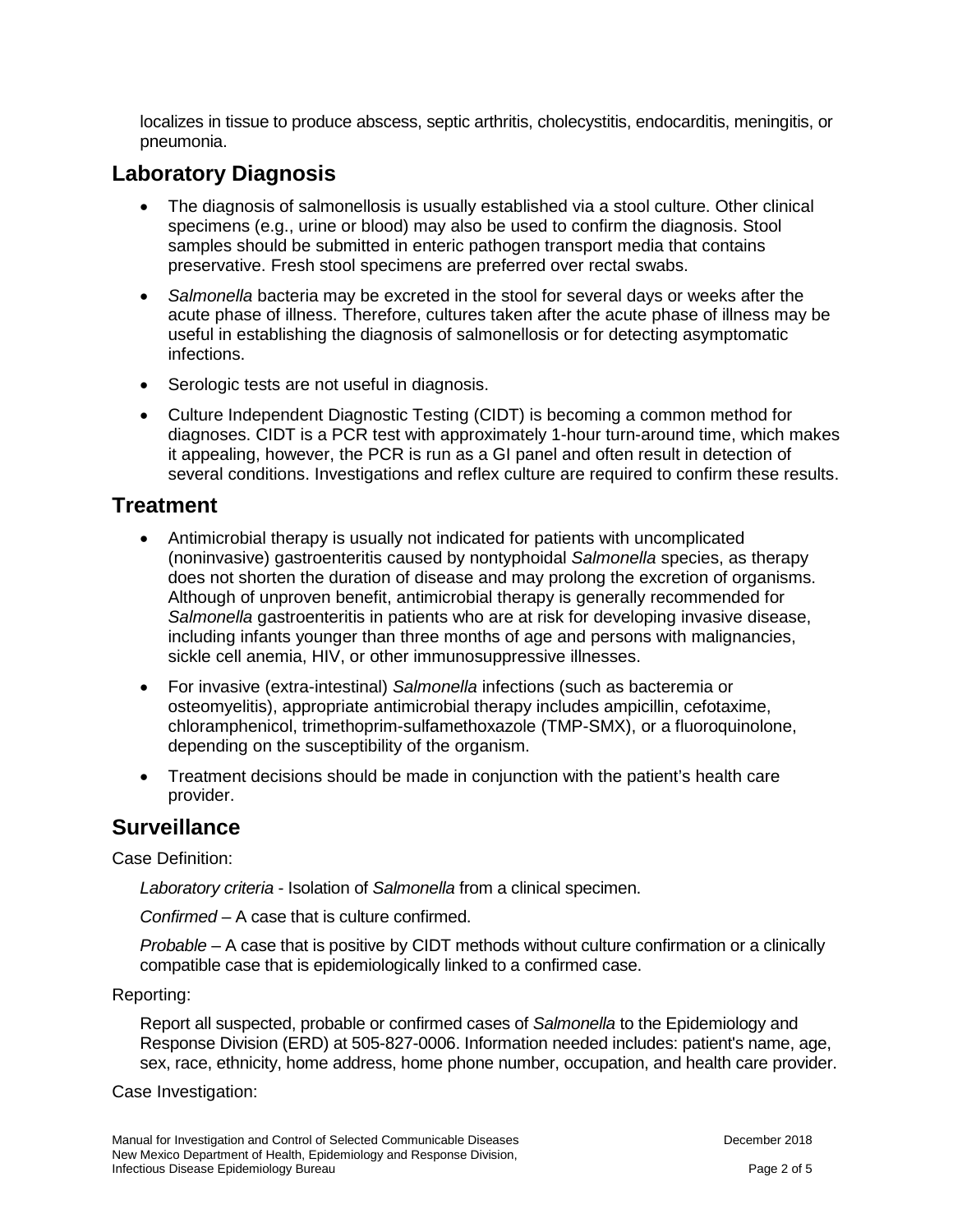Use the Foodborne Surveillance Investigation to complete the investigation. Investigation information should also be entered into NM-EDSS per established procedures.

## **Control Measures**

Control measures for CIDT cases that tested positive for more than one condition should be prioritized as follows: Vibrio> STEC> Cryptosporidium> Salmonella> Shigella> Campylobacter> Cyclospora> Giardia.

For a summary of work and daycare exclusion criteria for all enteric pathogens see [Appendix 8.](https://nmhealth.org/publication/view/general/5156/)

- 1. Case management
	- 1.1. Isolation:

Exclude symptomatic persons from food handling and from direct care of infants, elderly, immunocompromised, and hospitalized or institutionalized patients. The person may be allowed to resume his/her usual duties when:

Diarrhea has resolved, and

Proper hygiene measures can be maintained (as assessed by a food sanitarian, trained environmentalist, or infection control practitioner), and

They have two negative stool cultures at least 24 hours apart, with the first taken at least 48 hours after completion of antibiotic therapy, if given. If a stool culture is positive, then it should be repeated until negative.

Exclusion of asymptomatic infected persons (i.e., carriers) from food handling, and from direct care of infants, elderly, immunocompromised, and hospitalized or institutionalized patients may be indicated if their food handling or personal hygiene habits (as assessed by a food sanitarian, trained environmentalist, or infection preventionist) are inadequate to prevent transmission of enteric infection to patrons or patients. They need not be excluded from work if proper hygiene measures are maintained.

For hospitalized patients, contact precautions should be used for handling feces and contaminated clothing and bed linen.

- 1.2. Prophylaxis: Not applicable.
- 2. Contact management
	- 2.1. Isolation:

Stool cultures should be obtained from household contacts who are involved in food handling or direct care of infants, elderly, immunocompromised, and hospitalized or institutionalized patients. Persons with positive cultures should be managed as above (section 1.1).

- 2.2. Prophylaxis: Not applicable.
- 3. Prevention:

3.1. Emphasize good hand hygiene practices (i.e., proper hand washing after using the toilet, changing diapers, and before and after handling food).

- 3.2. General guidelines for preventing foodborne illness include:
- 3.3. Thoroughly cook raw food from animal sources.
- 3.4. Wash raw vegetables.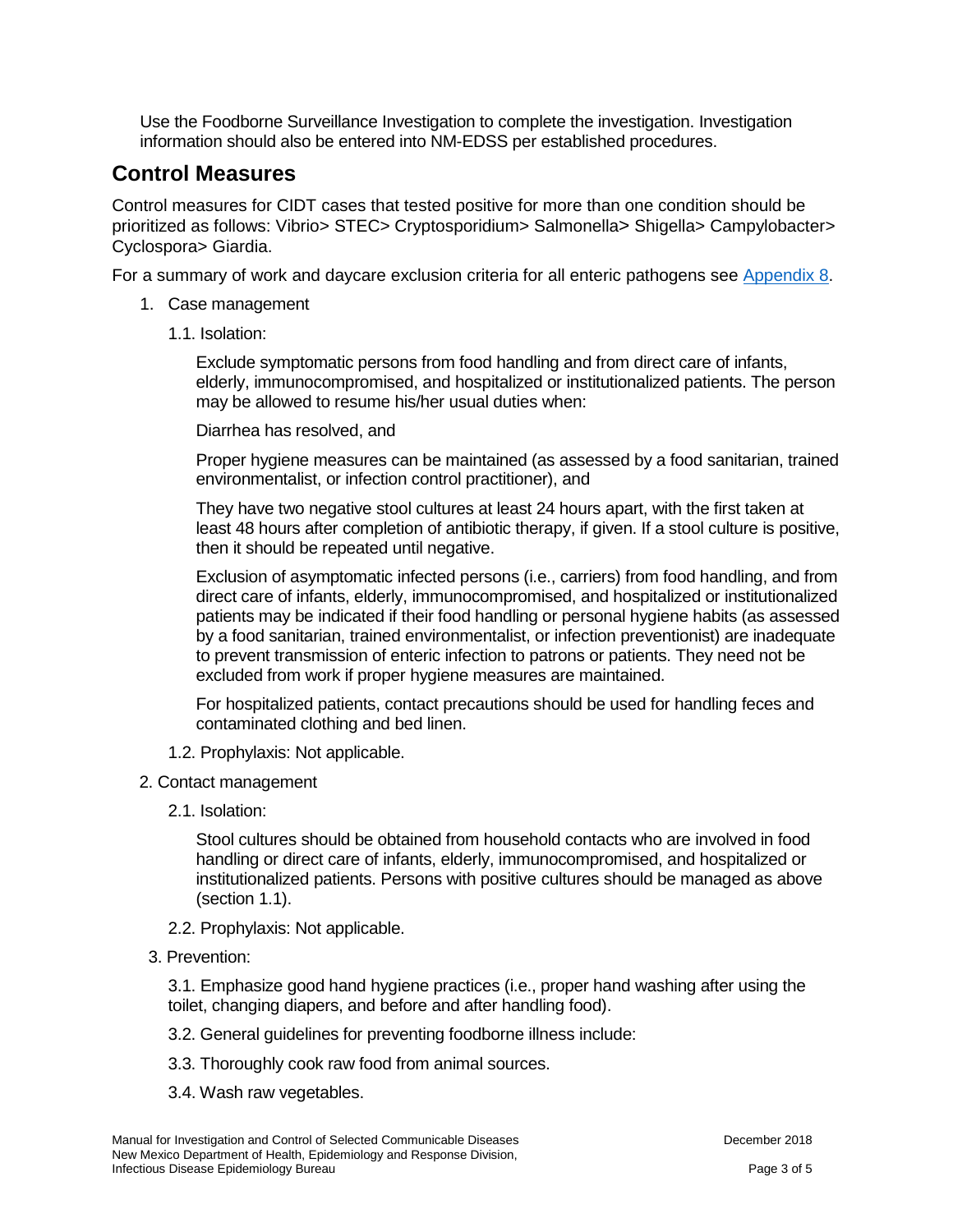- 3.5. Avoid unpasteurized dairy products.
- 3.6. Wash hands, knives, and cutting boards after handling uncooked foods.
- 3.7. Immunization: Not applicable.

## **Managing** *Salmonella* **in Child Care Centers**

Outbreaks of *Salmonella* infection in child care centers are uncommon.

#### Management of sporadic cases

When a case of *Salmonella* occurs among a child care center attendee, that child should be excluded until s/he is asymptomatic, and the stools are formed. Since children (and adults) may shed *Salmonella* for weeks to months after an acute infection, and because outbreaks of *Salmonella* in child care settings are rare, it is reasonable to allow asymptomatic children to return to the child care center without follow-up stool cultures.

Per child care licensing regulations, a center should notify parents or guardians in writing of a case of *Salmonella* in the facility (Subsection D of 8.16.2.20 NMAC). See [Appendix 7](https://nmhealth.org/publication/view/general/5155/) for a notification letter template.

When a case of *Salmonella* occurs among a child care center staff member, that person should be excluded from their work duties until they are asymptomatic as defined above.

A case of salmonellosis in a child care facility should prompt the search for other cases among children and staff members of the facility, as well as household members or other close contacts of the index case. Stool cultures should be obtained on other symptomatic persons.

The child care center should review its infection control protocols with staff, and emphasize the following:

Standard precautions should be followed. Strict hand washing routines for staff and children and routines for handling fecally contaminated materials.

Frequently mouthed objects should be cleaned and sanitized daily. Items should be washed with dishwashing detergent and water, then rinsed in freshly prepared (daily) household bleach solution (dilute 1 cup bleach in 9 cups of water).

Food handling and diaper changing areas should be physically separated and cleaned daily.

Diaper changing surfaces should be nonporous and cleaned with a freshly prepared (daily) household bleach solution (dilute one cup bleach in nine cups of water). Cleaning of diaper changing surfaces after each use is required; diapers should be disposed of properly. If available, nonporous gloves should be worn when changing diapers.

• Ideally institute and maintain a system of stool monitoring (i.e., diaper logs) for all infants and children who are not toilet trained. Diaper logs are not required by regulation but are recommended whenever a day care attendee is diagnosed with an enteric pathogen. At a minimum, diaper logs should document the quality (e.g., formed, loose, watery, blood present, mucus present) and time of each diaper change. The log should be reviewed each day with the center director, or their designated personnel, and personnel from NMDOH who are being consulted and/or investigating individual cases, clusters, or outbreaks at the center. The purpose of the log is to assist in the identification of potential new cases, to prioritize testing recommendations, and assist in determining if exclusion of the infant or child is necessary until infection can be ruled out.

Animals in the child care center with diarrhea should be isolated from children and taken to a veterinarian for diagnosis and treatment.